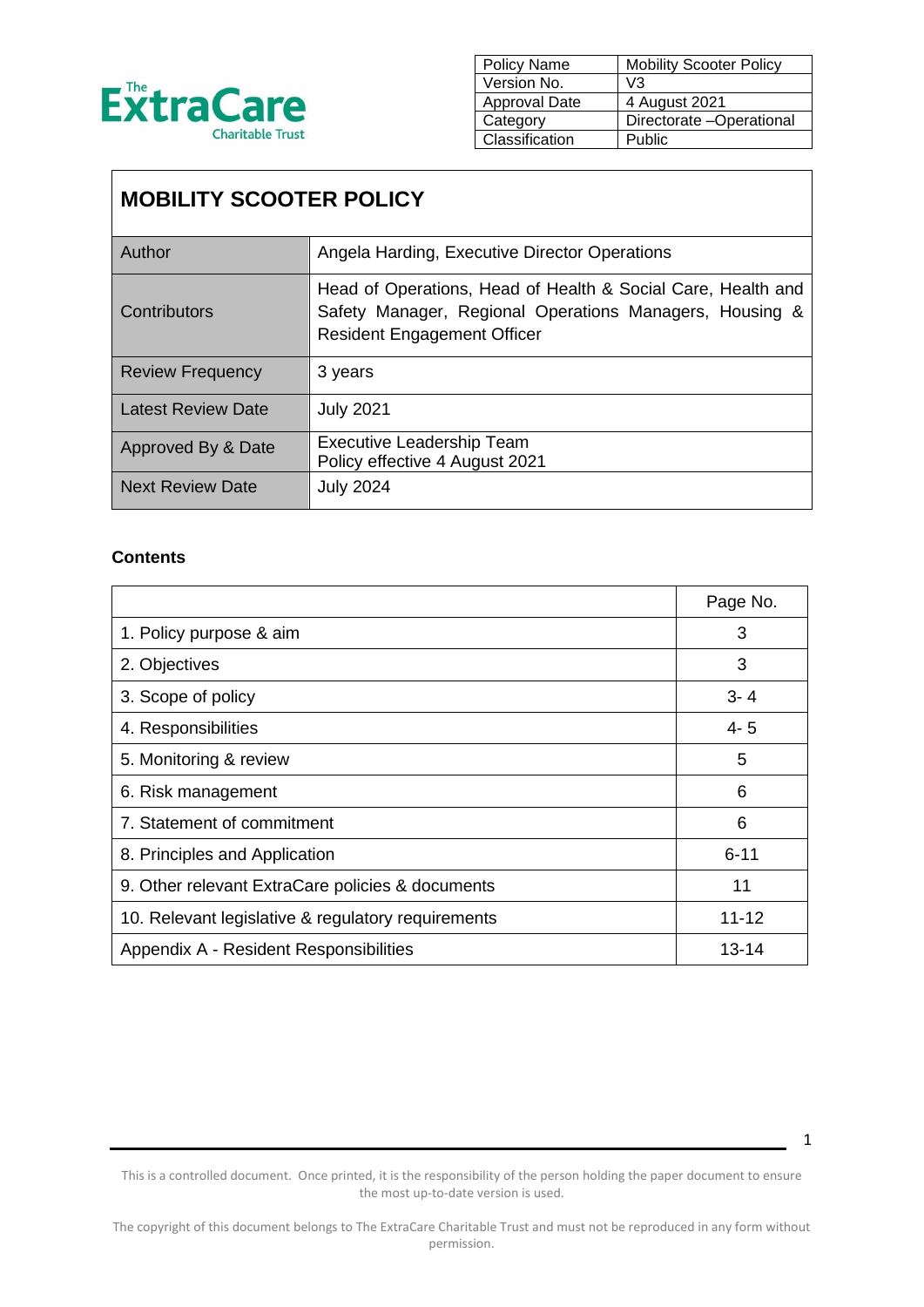

| <b>Policy Name</b> | <b>Mobility Scooter Policy</b> |
|--------------------|--------------------------------|
| Version No.        | V3                             |
| Approval Date      | 4 August 2021                  |
| Category           | Directorate -Operational       |
| Classification     | Public                         |

### **Version Control**

| Version | Date              | <b>Description</b>                                                                                      | <b>Updated By</b> | Approved By                     |
|---------|-------------------|---------------------------------------------------------------------------------------------------------|-------------------|---------------------------------|
| 1.0     | February<br>2018  | <b>Final Policy</b>                                                                                     | Angela<br>Harding | Operations<br>Committee         |
| 2.0     | <b>March 2019</b> | Update to Policy to clarify end<br>of transition period, attended<br>parking and enforcement<br>routes. | Gemma<br>Duggan   | Angela<br>Harding               |
| 2.2     | <b>March 2019</b> | Update to Policy to clarify<br>insurance section and take into<br>account resident feedback.            | Gemma<br>Duggan   | Angela<br>Harding               |
| 3.0     | <b>July 2021</b>  | <b>Review of Policy</b>                                                                                 | Carly<br>Musson   | Executive<br>Leadership<br>Team |

This is a controlled document. Once printed, it is the responsibility of the person holding the paper document to ensure the most up-to-date version is used.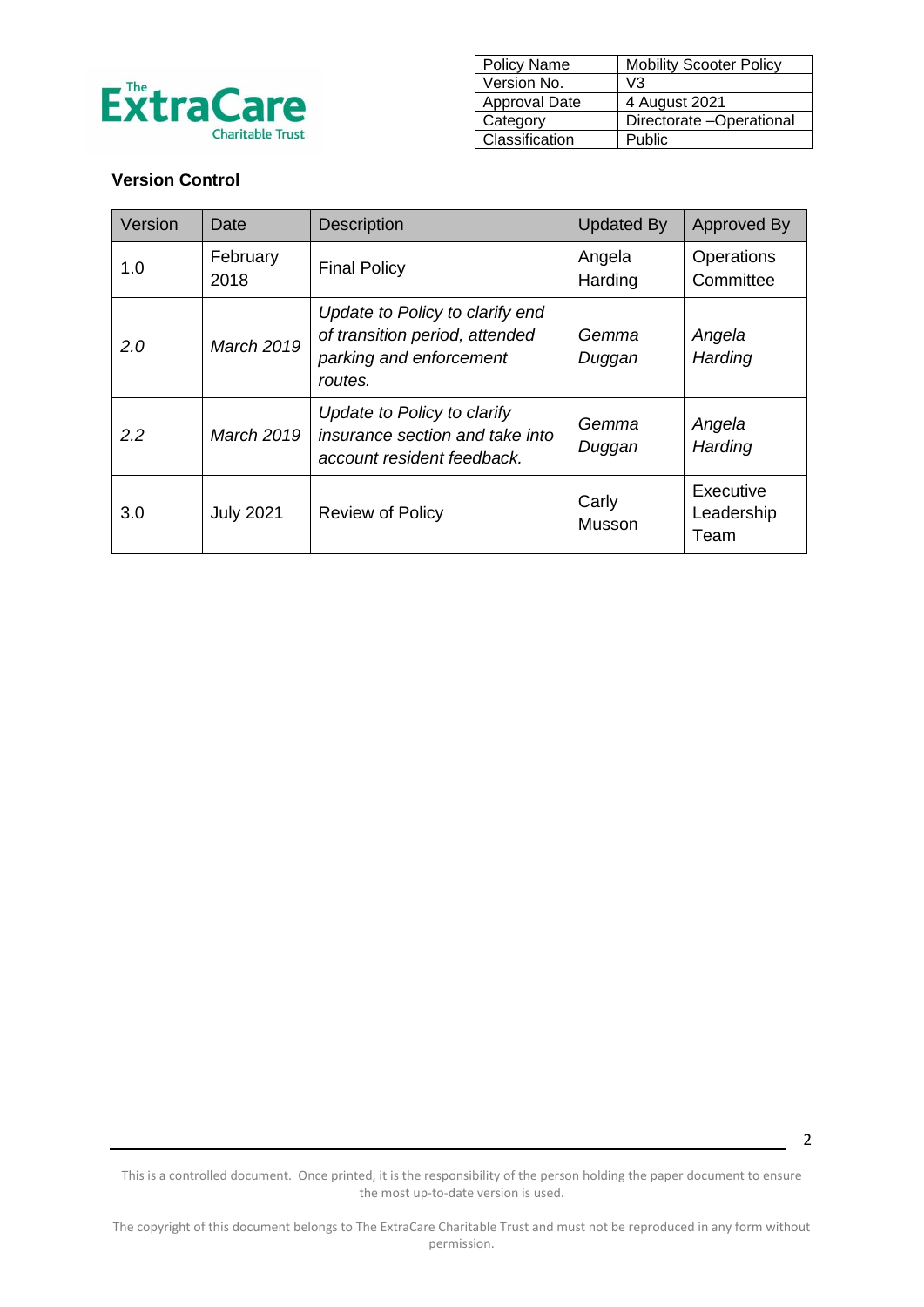

| <b>Policy Name</b>   | <b>Mobility Scooter Policy</b> |
|----------------------|--------------------------------|
| Version No.          | V3                             |
| <b>Approval Date</b> | 4 August 2021                  |
| Category             | Directorate -Operational       |
| Classification       | Public                         |

# **1. Policy Purpose & Aim**

ExtraCare is committed to providing a safe environment for its staff, residents, volunteers and visitors and to complying with its obligations under the Regulatory Reform (Fire Safety) Order 2005 and the National Fire Chiefs Council (NFCC) mobility scooter guidance for residential buildings.

The purpose of this policy is to provide a framework to manage the acceptability, use, charging, storage and parking of mobility scooters and powered wheelchairs. Also, to manage the associated risks, such as fire, which can have a significant impact on other people's lives.

# **2. Objectives**

The objectives of this policy are to:

- Ensure every member of staff, resident and volunteer understands ExtraCare's approach to fire safety in relation to mobility scooters and powered wheelchairs;
- Ensure that residents live independently, supported by the use of mobility scooters when necessary;
- Support residents in their decision about the purchase of a mobility scooter, to explore its benefits or disadvantages to the individual regarding their health and wellbeing, and ensure it is acceptable to ExtraCare and fit for particular purpose;
- To ensure that all mobility scooters and powered wheelchairs are used, stored and charged safety, in line with expert advice on fire safety, in all ExtraCare locations; and
- To reduce damage to the fabric of ExtraCare premises caused by irresponsible driving of mobility scooters and powered wheelchairs.

# **3. Scope of Policy**

This policy applies to all villages and schemes owned by or operated by ExtraCare. Where ExtraCare's housing partners are the landlord, ExtraCare will work with them, taking into consideration any policy they may have in place. ExtraCare staff are always to follow the requirements of ExtraCare's policy.

Mobility scooters and powered wheelchairs may be referred to collectively in this policy as motorised mobility aids. It is helpful to think of these alternatives in the following terms;

*Mobility Scooter***:** Used by people who need part time or occasional assistance with their mobility and who lack sufficient strength and balance to use a cane, walker or manual wheelchair.

This is a controlled document. Once printed, it is the responsibility of the person holding the paper document to ensure the most up-to-date version is used.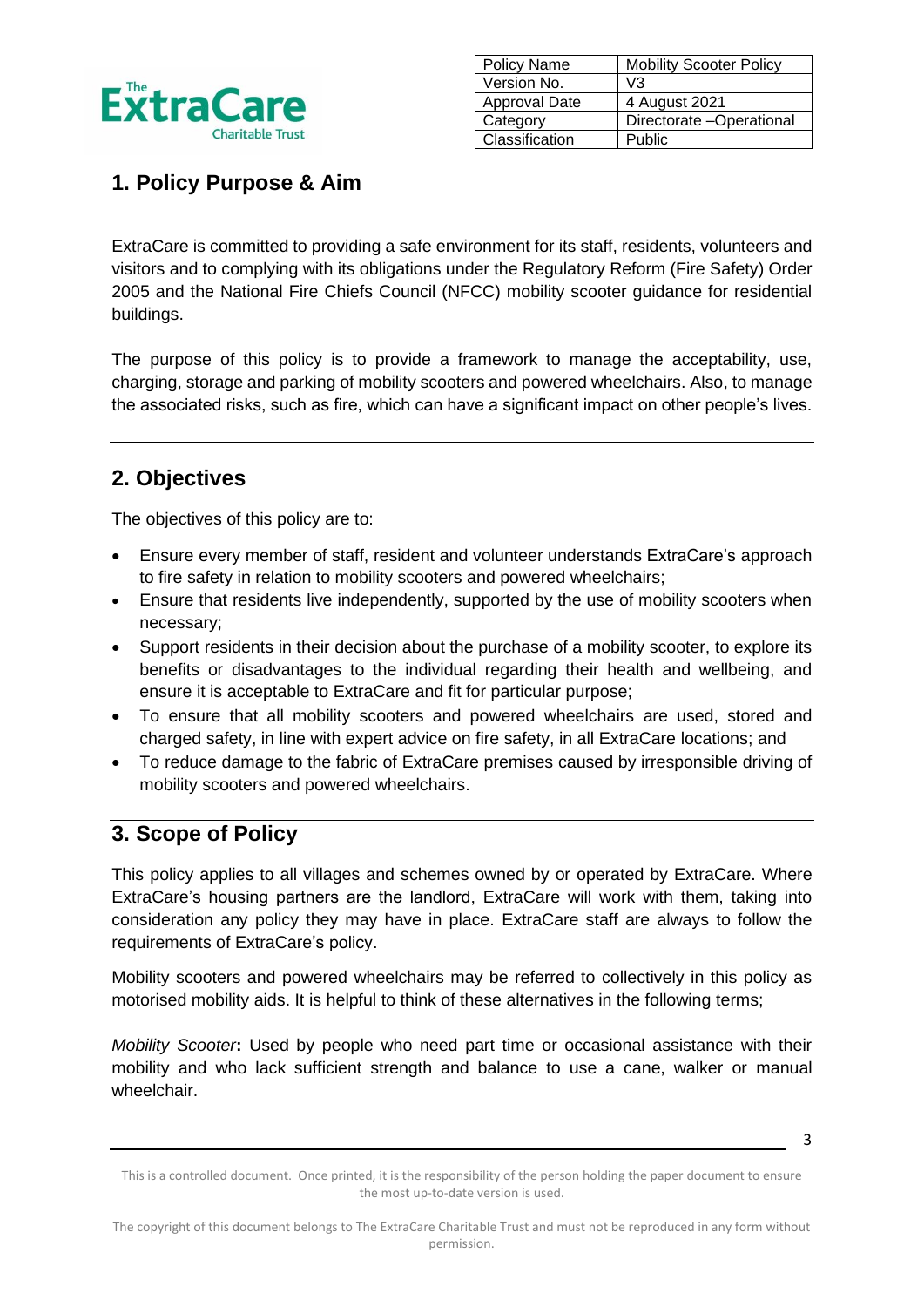

| <b>Policy Name</b>   | <b>Mobility Scooter Policy</b> |
|----------------------|--------------------------------|
| Version No.          | V3                             |
| <b>Approval Date</b> | 4 August 2021                  |
| Category             | Directorate -Operational       |
| Classification       | Public                         |

*Power Wheelchair***:** Used by people who need full-time mobility assistance (or occasional use only relating to specific medical conditions) both inside and outside of the home and who lack sufficient strength and postural stability to operate a manual wheelchair or mobility scooter.

# **4. Responsibilities**

All Trustees, employees, volunteers, sub-contractors, visitors and residents have legal duties and responsibilities to comply with fire safety requirements regarding mobility scooters and powered wheelchairs, and the rules and regulations set out by ExtraCare. This includes the fire evacuation procedure.

### **Location Managers**

Location Managers are responsible for compliance with this policy in the location under their management.

Location Managers will ensure the following performance standards are met:

- Ensure that all mobility scooters are registered on to Customer Portal and all aspects of the register are kept up to date;
- Ensure that written permission and a signed Motorised Mobility Aids Usage/Resident Responsibility Form is in place for every mobility scooter or powered wheelchair stored or charged at the location and that they have received the Mobility Scooter Information Leaflet;
- Ensure a Mobility Scooter Need Review Form is completed (to enable a decision on permission to be made);
- Ensure that mobility aids are stored and charged within designated storage rooms or within the Residents apartment;
- Ensure that a risk assessment has been carried out if the mobility aid is stored and charged within the resident's apartment and that a review of the risk assessment takes place at least annually;
- Ensure that a risk assessment is completed for the location on the use of motorised and manual mobility aids including the storing and charging rooms; and
- All supporting information for each user is stored on the customer portal.

### **Wellbeing Advisors**

Are responsible for carrying out a Mobility Scooter need review, this will be completed for any Resident that has not had a scooter previously and would like to seek permission to have one.

### **Regional Operations Managers**

Are responsible for monitoring implementation and compliance with this policy across the locations in their remit.

This is a controlled document. Once printed, it is the responsibility of the person holding the paper document to ensure the most up-to-date version is used.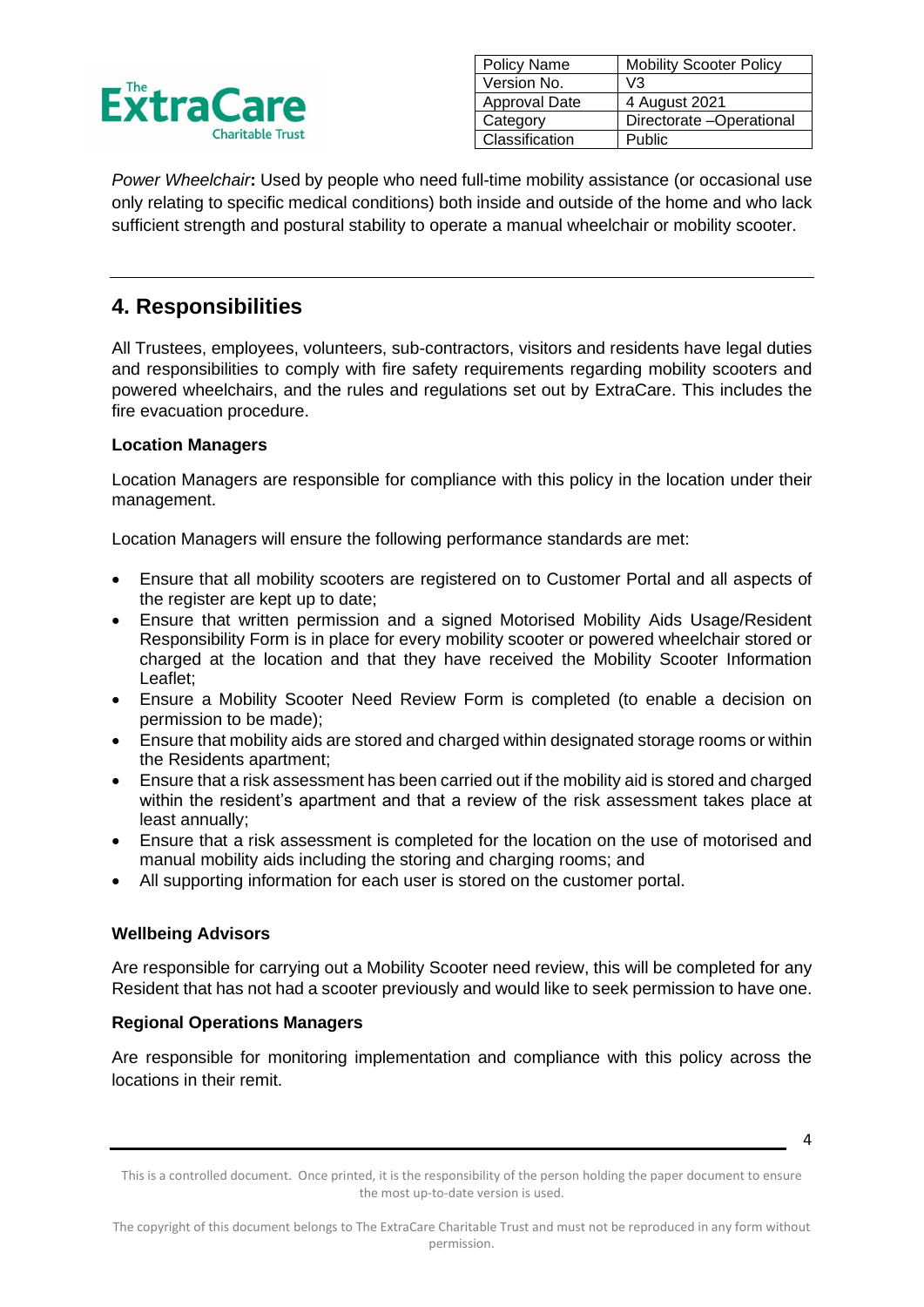

| <b>Policy Name</b>   | <b>Mobility Scooter Policy</b> |
|----------------------|--------------------------------|
| Version No.          | V3                             |
| <b>Approval Date</b> | 4 August 2021                  |
| Category             | Directorate -Operational       |
| Classification       | Public                         |

### **Heads' of Operations**

Are responsible for monitoring the compliance with this policy across locations.

### **Health & Safety Manager**

The Health and Safety Manager is responsible for monitoring the compliance with this policy across all locations.

### **Development**

The Development team has responsibility for designing and building new villages and the modernisation of existing Villages, ensuring that they have adequate storing and charging rooms that are legally compliant, internally for the use of class 1 and 2 mobility scooters and powered wheelchairs. They are responsible for providing External storage and charging areas for Class 3 mobility scooters which support compliance with this policy and the Fire Safety Policy.

### **Sales Team and Housing Officers**

The Sales Team and Housing Officers have responsibility for ensuring prospective residents are made aware of and understand this policy.

Records relating to individuals' mobility scooters contain personal data. Such records must be stored confidentially and in accordance with the Data Protection Policy and Records Management Policy.

### **Residents**

It is the resident's responsibility to ensure their mobility scooter or powered wheelchair is maintained and complies with the requirements of this policy.

### **Housing and Resident Engagement Manager**

The Housing and Resident Engagement Manager will support and assist the Location Manager with any formal action that is to be taken when a resident is noncompliant and refuses to engage with the Location Manager in order to store/ charge their mobility aid safely and compliantly.

## **5. Monitoring & Review**

The success of this policy in delivering its aims and ensuring that ExtraCare complies with fire safety legislation regarding mobility scooters and powered wheelchairs will be monitored by ExtraCare.

This policy will be subject to a full review at least every 3 years.

This is a controlled document. Once printed, it is the responsibility of the person holding the paper document to ensure the most up-to-date version is used.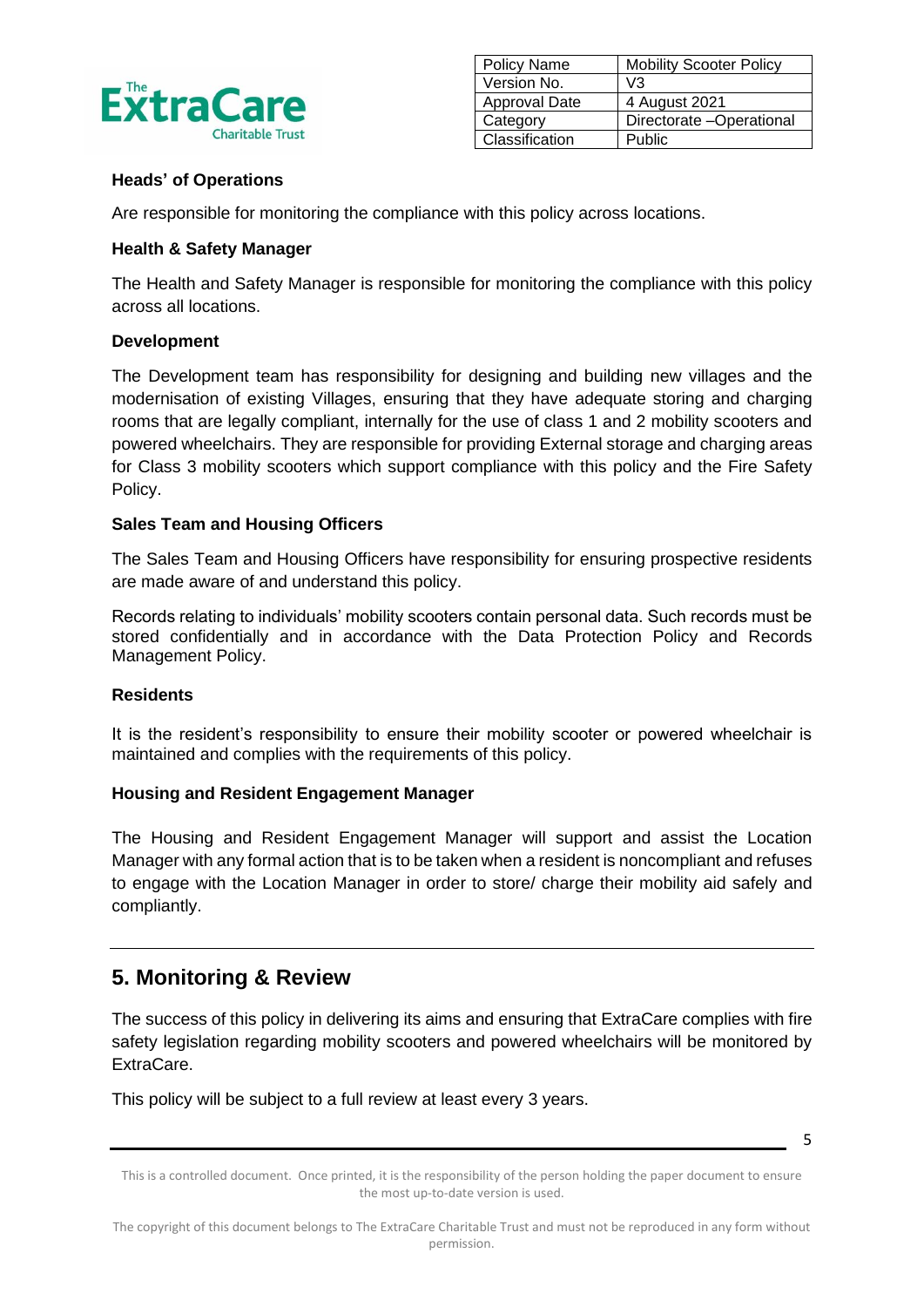

| Policy Name          | <b>Mobility Scooter Policy</b> |
|----------------------|--------------------------------|
| Version No.          | V3                             |
| <b>Approval Date</b> | 4 August 2021                  |
| Category             | Directorate -Operational       |
| Classification       | Public                         |
|                      |                                |

# **6. Risk Management**

The Board of Trustees has identified fire safety and a breach of legislative and regulatory requirement as corporate risks, for which they have a low tolerance (appetite). The outbreak of a fire caused by a mobility scooter/powered wheelchair or interference with escape arrangements through non-compliance with this policy, not only represent a risk to individual safety and property, but a financial and reputational risk for the Trust. Compliance with this policy and related documents both reduces the risk of a fire and ensures that the Trust meets its legislative and regulatory obligations.

# **7. Statement of Commitment**

ExtraCare will ensure, so far as is reasonably practicable, that the risk associated with fire in relation to motorised mobility aids will be managed in compliance with the Regulatory Reform (Fire Safety) Order 2005, and any other relevant legislation that may impact upon it.

As a responsible landlord and care provider, ExtraCare recognises that residents' independence is important, and the use of a mobility scooter or powered wheelchair may be a contributing factor in enabling them to remain independent. ExtraCare encourages the safe use of these motorised mobility aids, at the same time understanding the risks associated with this, to ensure as far as is reasonably practicable, the health and safety of all residents, staff and others.

ExtraCare is committed to the safe storage and charging of mobility scooters and powered wheelchairs.

ExtraCare is committed to supporting and maximising an individual's independence, but also to their health and wellbeing. We will enable an individual to make an informed decision as to whether a mobility scooter or powered wheelchair is right for them now or in future, and to understand what alternatives or additional support can be provided to enhance or maintain their core strength and mobility utilising the expertise of Fitness Instructors, Wellbeing Advisors and student physiotherapists where available.

# **8. Principles and Application**

### **8.1 Permission**

Unless written permission has been granted by ExtraCare no motorised mobility aid is to be stored or charged in any ExtraCare location.

This is a controlled document. Once printed, it is the responsibility of the person holding the paper document to ensure the most up-to-date version is used.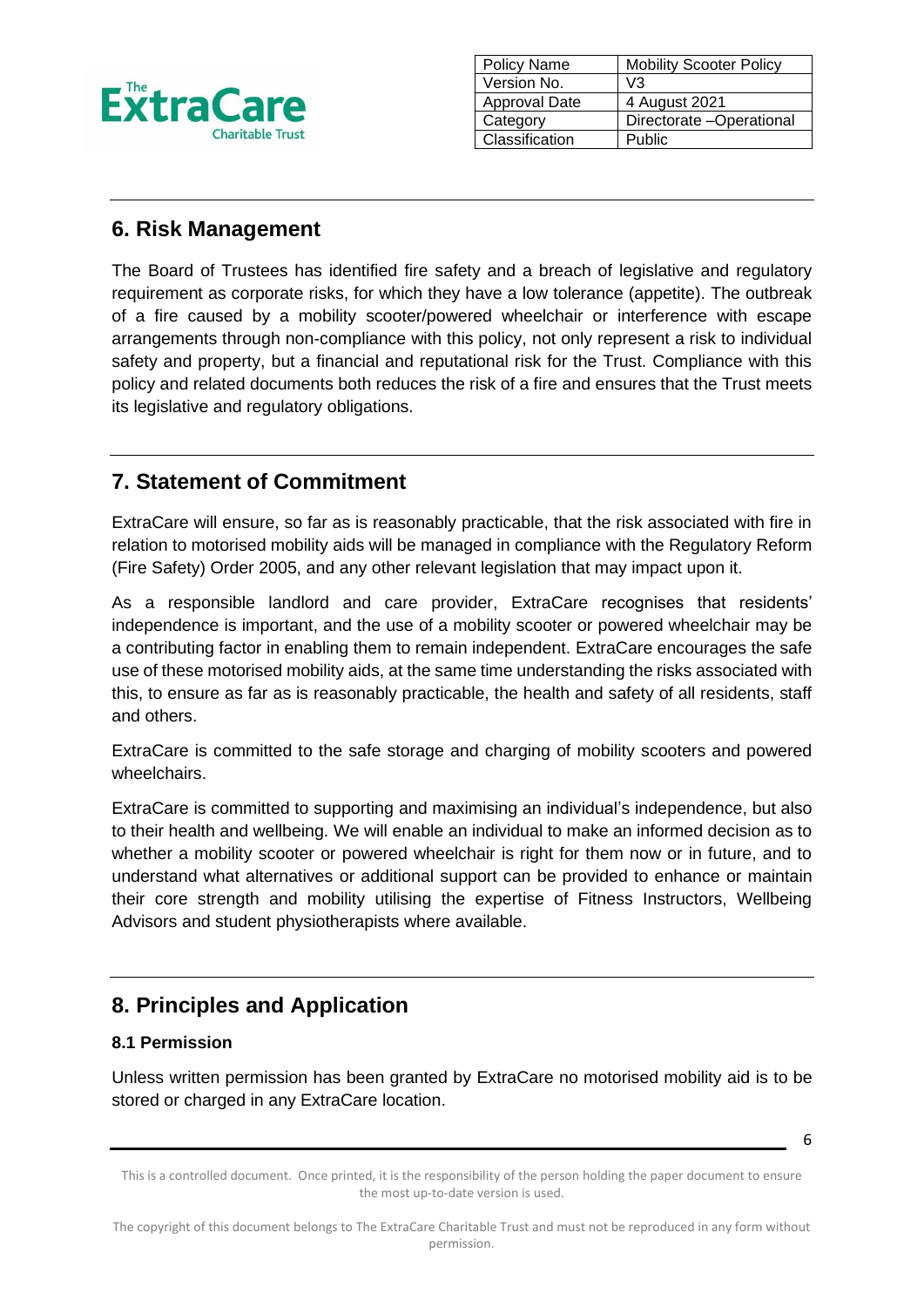

| <b>Policy Name</b> | <b>Mobility Scooter Policy</b> |
|--------------------|--------------------------------|
| Version No.        | V3                             |
| Approval Date      | 4 August 2021                  |
| Category           | Directorate -Operational       |
| Classification     | Public                         |

ExtraCare reserves the right to refuse permission for a resident to store, charge or use motorised mobility aid in any ExtraCare location where it impacts on the health, safety or welfare of any resident, visitor, member of staff or contractor, or to do so would be a breach of any legal requirements. In the event of permission being denied, there will be an opportunity to appeal.

Written permission (usually Location Manager but each location needs confirmed written process) will be subject to a Mobility Scooter Need Review and the findings of any associated risk assessment. We reserve the right to withdraw written permission at any time if the conditions of the permission given are broken.

### **8.2 New Residents/New Scooters**

Prospective residents will be informed about our scooter policy before they move in.

New residents will need permission to bring a mobility aid to the village/scheme as part of the wider application process. An existing resident who has previously not had a mobility scooter or is replacing one, will also need to apply for permission and the above principles will again apply.

Permission will be granted if the individual is deemed to have a need for a mobility scooter as determined by a Mobility Scooter Need Review. Many powered wheelchair users will already have an NHS assessed need and, in this case, they will be exempt from this internal review process. Otherwise, the review will apply.

The Mobility Scooter Need Review will normally be with a Wellbeing Advisor and will take account of:

- Mobility; walking speed, chair sit to stand and gait speed;
- Health conditions such as Multiple Sclerosis, Motor Neurone Disease, Parkinson's and mobility issues related to skeletal (osteoarthritis etc.);
- Independence reason for use; and
- Size of the scooter we may refuse c3 scooters if there is no suitable available storage on site.

Where permission is granted to bring a mobility scooter to the village/scheme, it will need to be of a type and size relevant to the individual's need and the location's storing and charging arrangements. If possible, a risk assessment will be carried out in advance on the resident's prospective apartment with regard to this.

Once living in the village/scheme, the resident will adhere to this policy and their responsibilities detailed at Appendix A. We will require residents to adequately maintain and service any mobility scooter to manufacturer guidelines or at least every 3 years, ensuring that it does not affect the health and safety of other residents, staff or visitors.

This is a controlled document. Once printed, it is the responsibility of the person holding the paper document to ensure the most up-to-date version is used.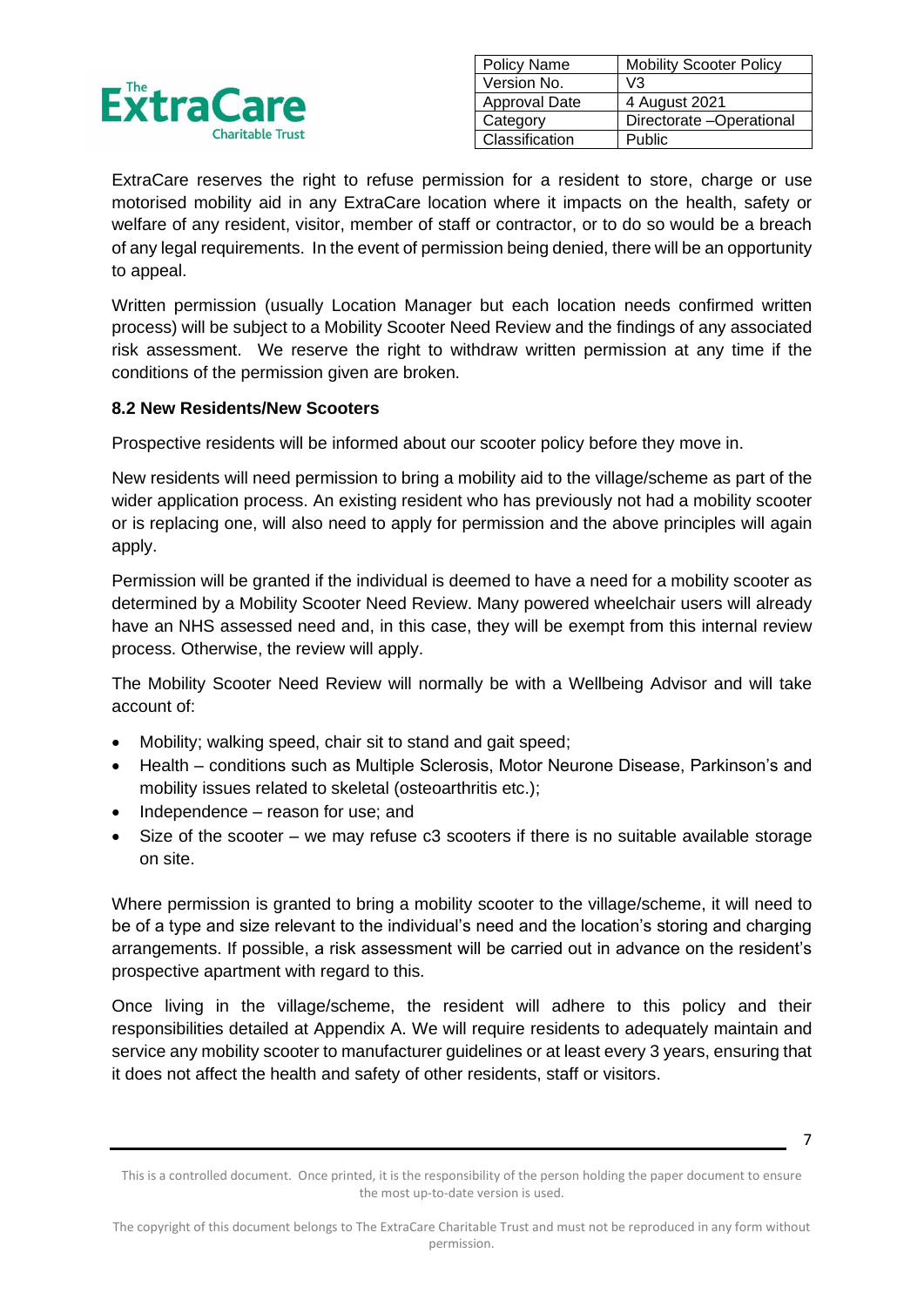

| Policy Name          | <b>Mobility Scooter Policy</b> |
|----------------------|--------------------------------|
| Version No.          | V3                             |
| <b>Approval Date</b> | 4 August 2021                  |
| Category             | Directorate -Operational       |
| Classification       | <b>Public</b>                  |

We will also consider granting temporary use of a mobility scooter, where a resident has a short term need e.g. after surgery, and also how we keep that under review so that it doesn't inadvertently become a permanent arrangement when not necessary. This is to help maintain resident independence, detect any deterioration in mobility, and in the prevention of other medical conditions.

### **8.3 Use, parking, storage and charging**

### **Usage**

ExtraCare considers c3 mobility scooters (please see below) to be motor vehicles and they are not permitted inside buildings (including gallerias and winter gardens). ExtraCare allow the use of class 1 and 2 mobility scooters and powered wheelchairs throughout the communal areas of the village or scheme. Access to communal facilities, such as shops and restaurants, maybe limited to electric wheelchairs in some locations.

### Attended Parking

Where a resident has parked their scooter, and remains close by, to use the communal facilities, we will treat this as 'attended parking' not 'storage'. This is acceptable only in the central areas of our villages and schemes. We do not allow 'attended parking' in the corridors where the apartments are.

Where residents are using facilities in the central areas of our villages and schemes, we expect them to park responsibly and to use dedicated storage areas where available. Staff will manage attended parking and will ask residents or visitors to move mobility aids where they are deemed a potential hazard, are being charged or stored (i.e. unattended or left for a long period of time). If the owner cannot be found or refuses to move the mobility scooter and they it will continue to cause a hazard, the aid may be removed by staff to a dedicated storage area.

### Storage of Motorised Mobility Aids

The storage of mobility scooters or powered wheelchairs is not permitted in any corridor, on any escape route, in any lift lobby or on any protected stairwell. Also, it is prohibited in internal or external communal area unless the communal area is specifically designed and adapted for the purpose of the storage of motorised mobility aids or is designated as storage facility and express written permission has been given for storage there. (For clarity, an internal communal area is any area within a building which is shared or is accessed by more than one resident e.g. corridors, cupboards, meeting spaces etc.).

ExtraCare will encourage residents to use their own apartment/bungalow/cottage to store their mobility scooter or powered wheelchair, where the motorised aid does not cause any obstruction or hazard.

<sup>8</sup>

This is a controlled document. Once printed, it is the responsibility of the person holding the paper document to ensure the most up-to-date version is used.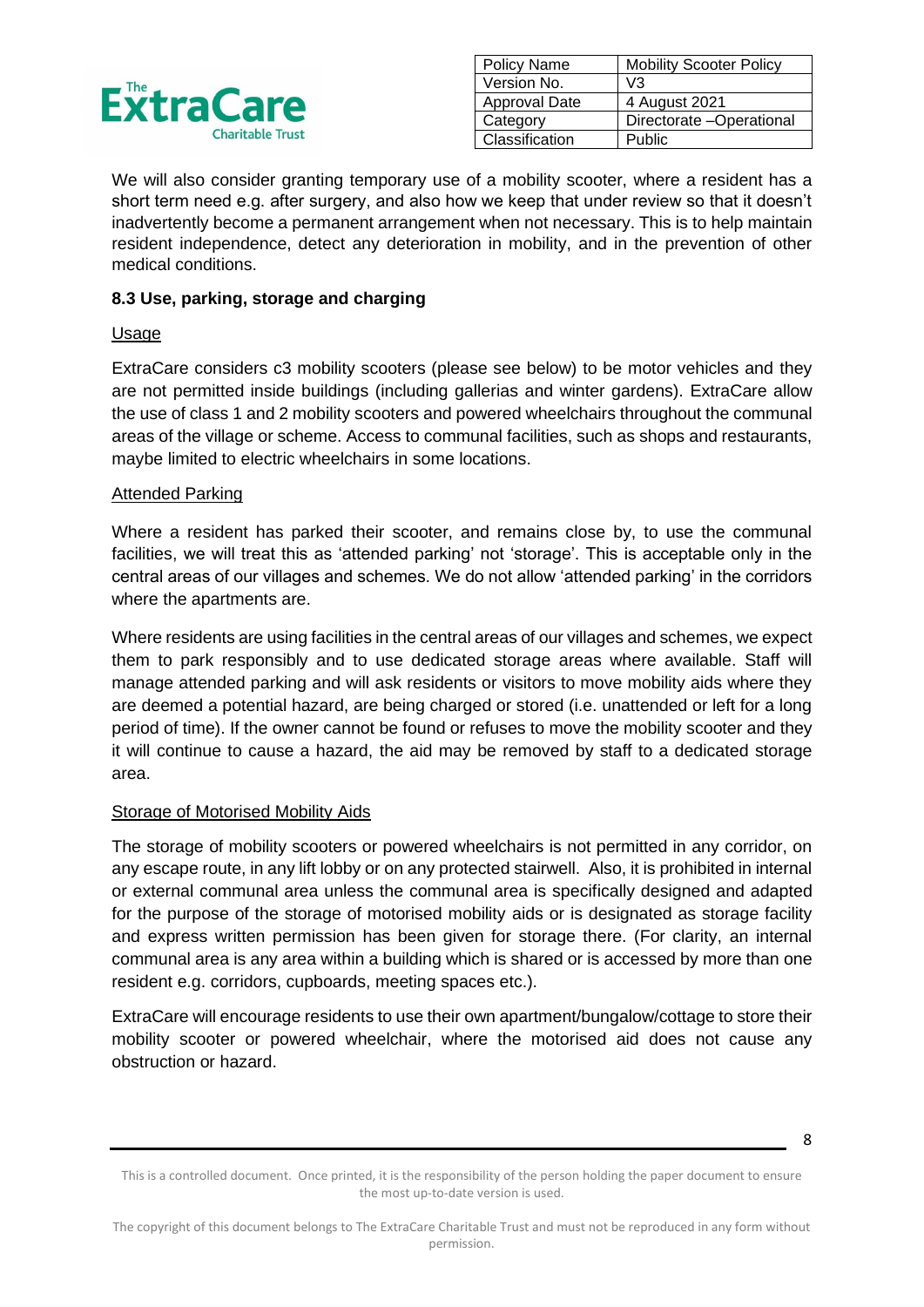

| <b>Policy Name</b>   | <b>Mobility Scooter Policy</b> |
|----------------------|--------------------------------|
| Version No.          | V3                             |
| <b>Approval Date</b> | 4 August 2021                  |
| Category             | Directorate -Operational       |
| Classification       | Public                         |

Where the storage within a resident's property is not possible or suitable, then ExtraCare will assess the building to identify if reasonable adaptations could be made to provide a suitable and designated storage area.

We recognise that in some cases the resident's needs may not be accommodated as no suitable storage area exists. In cases like this there will be a process of assessment of the resident's needs, to consider whether adaptations can be made to meet them and to prioritise any individuals that are waiting for any suitable storage space identified through risk assessment.

No alterations in respect of mobility scooters or powered wheelchairs can be made to communal areas or resident's homes without express written permission from ExtraCare, in line with the Alterations (Aids and Adaptations) Policy.

#### Charging of Mobility Scooters

The charging of mobility scooters and powered wheelchairs is not permitted in any corridor, on any escape route, in any lift lobby or on any protected stairwell, Also, it is prohibited in internal or external communal areas unless a specifically designated area is provided for the purpose of charging vehicles.

Any designated charging area will be provided with a minimum of 60-minute fire protection, which will include adequate fire detection e.g. smoke detectors.

ExtraCare will require residents to charge mobility scooters or powered wheelchairs within their own properties where this is possible.

Any motorised mobility aid that is charged in an ExtraCare building must pass a portable appliance test (PAT) annually which is captured on Customer Portal.

| <b>Type</b>                       | <b>Features</b>                                                                                                                                                                                                                                               | Allowed in our<br>buildings?                                                                                 |
|-----------------------------------|---------------------------------------------------------------------------------------------------------------------------------------------------------------------------------------------------------------------------------------------------------------|--------------------------------------------------------------------------------------------------------------|
| Class 1                           | Manual wheelchairs i.e. self-propelled or pushed by<br>another person. Not electrically propelled. These are<br>not required to be registered with DVLA.                                                                                                      | Yes - these must be<br>within<br>stored<br>an<br>individual's property<br>or in a designated<br>storage area |
| Class 2                           | Mobility<br>scooters and powered wheelchairs -<br>intended for footway use only, with a maximum speed<br>of 4mph and an unladen weight not exceeding<br>113.4kgs. These are not allowed on the public<br>highway and not required to be registered with DVLA. | Yes - these must be<br>stored within<br>an<br>individual's property<br>or in a designated<br>storage area    |
| Class 3 or<br>adapted<br>scooters | Mechanically<br>propelled vehicles<br>that<br>are<br>constructed/adapted to be capable of exceeding a<br>speed of 4mph but not exceeding 8mph, intended for                                                                                                   | No - these are not<br>allowed in any part of<br>the building and must                                        |

| Types of Mobility Scooters/ Powered Wheelchairs and What's Allowable on ExtraCare |  |  |  |  |
|-----------------------------------------------------------------------------------|--|--|--|--|
| premises                                                                          |  |  |  |  |

This is a controlled document. Once printed, it is the responsibility of the person holding the paper document to ensure the most up-to-date version is used.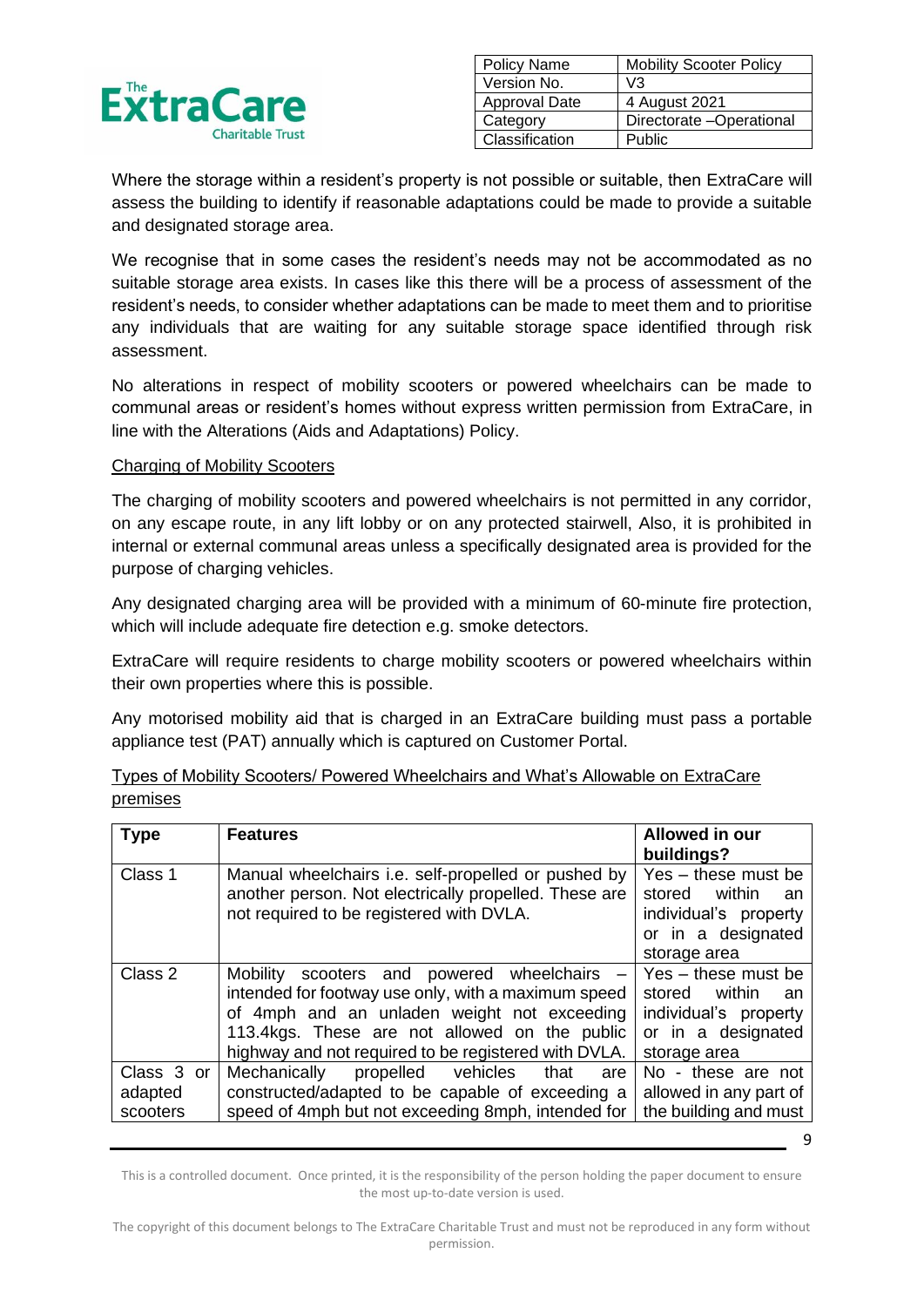

| Policy Name    | <b>Mobility Scooter Policy</b> |
|----------------|--------------------------------|
| Version No.    | V3                             |
| Approval Date  | 4 August 2021                  |
| Category       | Directorate -Operational       |
| Classification | Public                         |

| use on roads/highways. They must be fitted with a $\vert$ be stored        |          | and |
|----------------------------------------------------------------------------|----------|-----|
| device capable of limiting the maximum speed to   charged externally or    |          |     |
| 4mph for use when travelling on pedestrian routes in a purpose built       |          |     |
| and for indoor use. The unloaded weight must not   store which gives       |          |     |
| exceed 150kgs. They are required to be registered   access directly to the |          |     |
| with DVLA.                                                                 | outside. |     |

### Communal Wheelchairs

All locations are to have at least one communal (manual) wheelchair to be available for visiting guests and emergency situations only. These must be stored in designated area and have a process to be checked annually and maintained locally.

#### **8.4 Insurance**

ExtraCare does not allow the storage or use of any mobility scooter or powered wheelchair in any ExtraCare building without appropriate and valid insurance cover in place for the vehicle.

We require residents to produce a valid certificate of insurance which includes liability insurance to cover accidents, injuries, theft and damage before permission is granted to use and store any motorised aid within the building.

If any damage to the building or injury to another person occurs, ExtraCare will seek to recover any costs incurred to ExtraCare through the owner's insurance company. If there is no insurance cover will seek to recover the costs from the resident concerned.

Where an incident involving a resident's scooter or wheelchairs results in injury it is the individual's responsibility to seek to recover any costs incurred through the owner's insurance company. We can support this by providing CCTV of the incident if available (and in accordance with the provisions of the CCTV Policy).

ExtraCare is not responsible for any damage to or theft of a Mobility Aid at the location but will support the resident where possible to identify the cause of damage or person responsible for damage/theft by providing CCTV in line with ExtraCare CCTV Policy.

### **8.5 Failure to Comply**

When a resident fails to meet their responsibilities regarding this policy, the Location Manager will discuss this with the resident. The outcome of this discussion will be recorded in a letter, and issued to the resident, giving details of the areas of concern and the agreed solution including timescales for compliance.

If the resident continues to fail to comply with this policy, despite reasonable attempts to find alternative solutions and when verbal and written warnings have been wilfully ignored, the Location Manager may take the following actions, as appropriate:

• Withdrawal of permission for to use and store a mobility scooter in the Location; and

This is a controlled document. Once printed, it is the responsibility of the person holding the paper document to ensure the most up-to-date version is used.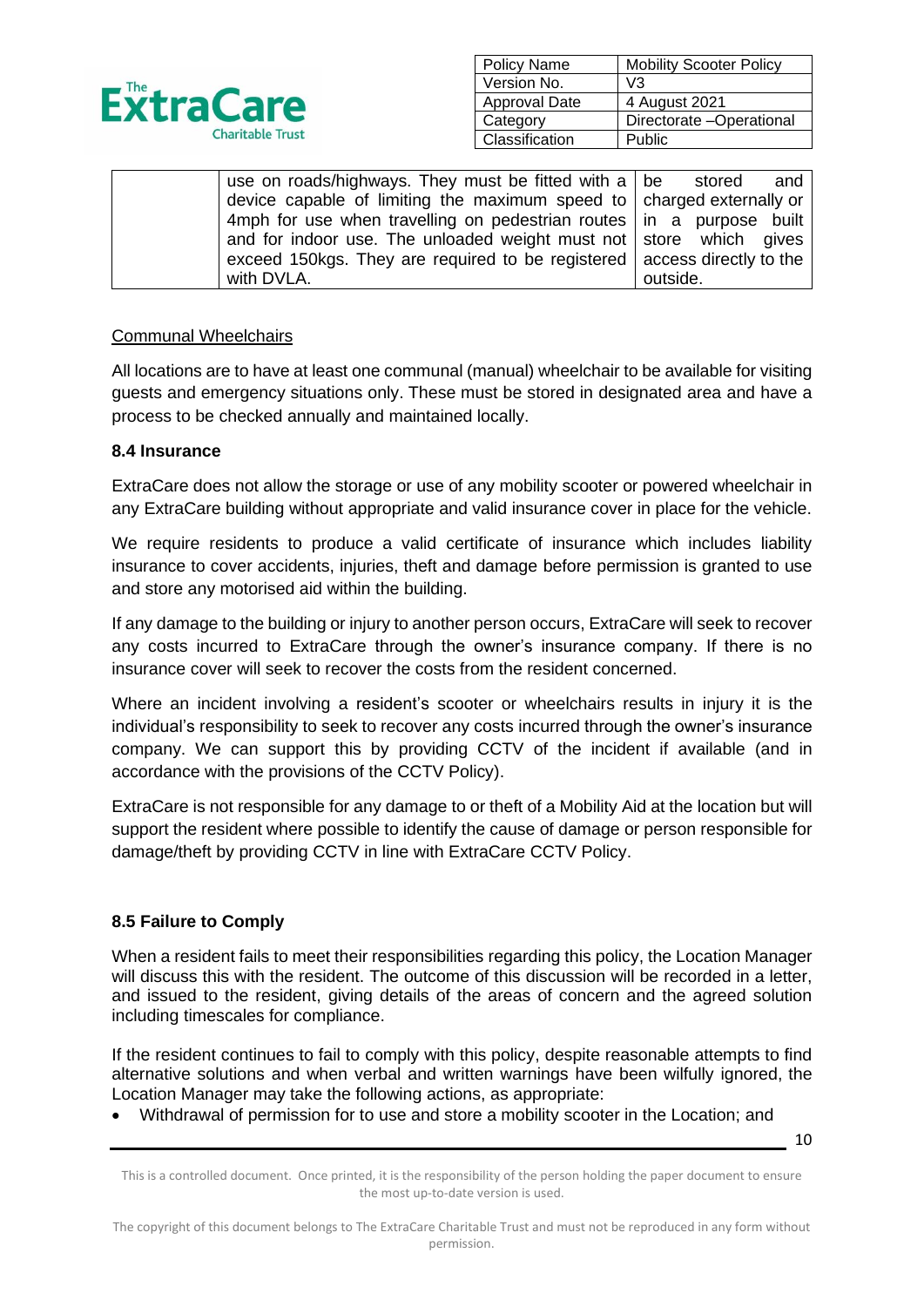

| <b>Policy Name</b>   | <b>Mobility Scooter Policy</b> |
|----------------------|--------------------------------|
| Version No.          | V3                             |
| <b>Approval Date</b> | 4 August 2021                  |
| Category             | Directorate -Operational       |
| Classification       | Public                         |

• Where persistent non-compliance with the policy continues, this will be treated as a breach of tenancy/lease, and ExtraCare will apply to the court to gain Injunction against the individual to prevent them from storing and/or charging their motorised mobility aid in the corridor.

# **9. Other Relevant ExtraCare Policies & Documents**

| <b>General</b>                  | <b>Health and Safety Policy</b><br><b>Risk Management Policy</b><br>$\bullet$<br><b>Fire Safety Policy</b><br>$\bullet$<br>Alterations (Aids & Adaptations Policy<br><b>Records Management Policy</b><br><b>Whistleblowing Policy</b><br><b>Anti-Social Behaviour Policy</b><br>Fire Safety - Duties for Specific Teams & Roles<br><b>Equality and Diversity Policy</b><br><b>Wellbeing Policy</b> |
|---------------------------------|----------------------------------------------------------------------------------------------------------------------------------------------------------------------------------------------------------------------------------------------------------------------------------------------------------------------------------------------------------------------------------------------------|
| <b>Fire Risk</b><br>Assessments | (Location) Fire Risk Assessment                                                                                                                                                                                                                                                                                                                                                                    |
| Records &<br>Checks             | (Location) SHE Plan<br>(Location) Fire Safety Logbook<br>Resident Responsibility for motorised mobility aids usage form                                                                                                                                                                                                                                                                            |
| <b>Work Instructions</b>        | <b>Mobility Scooter Work Instruction</b>                                                                                                                                                                                                                                                                                                                                                           |

# **10. Relevant Legislative & Regulatory Requirements**

| Legislation                                                                         | <b>Regulation</b>                                                                                    | <b>Guidance</b>                                                                                                |
|-------------------------------------------------------------------------------------|------------------------------------------------------------------------------------------------------|----------------------------------------------------------------------------------------------------------------|
| Reform<br>Regulatory<br>(Fire<br>Safety)<br>Order<br>2005<br>(RRFSO)                | <b>HCA Standards (especially</b><br>Governance & Financial<br>Viability Standard & Home<br>Standard) | <b>National Fire Chiefs Council</b><br>(NFCC)<br>mobility<br>scooter<br>guidance for residential<br>buildings. |
| Safety<br>Health and<br><b>The</b><br>(Safety Signs and Signals)<br>Regulation 1996 |                                                                                                      |                                                                                                                |
| Health & Safety at Work Act<br>1974                                                 |                                                                                                      | <b>Making Your Premises Safe</b><br>from Fire                                                                  |

This is a controlled document. Once printed, it is the responsibility of the person holding the paper document to ensure the most up-to-date version is used.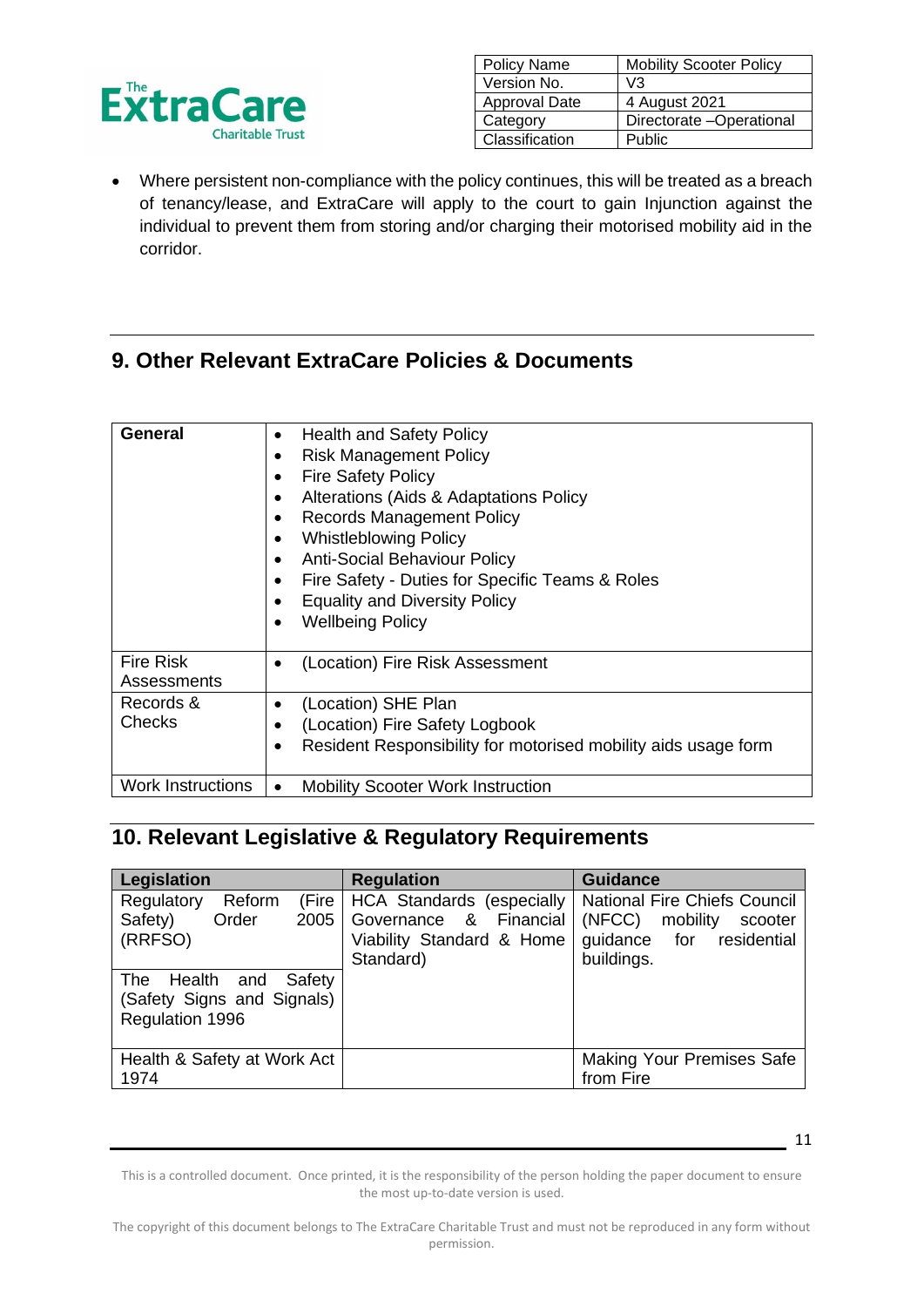

| <b>Policy Name</b>   | <b>Mobility Scooter Policy</b> |
|----------------------|--------------------------------|
| Version No.          | V3                             |
| <b>Approval Date</b> | 4 August 2021                  |
| Category             | Directorate -Operational       |
| Classification       | Public                         |

| <b>Work</b><br>Electricity at<br>The | Fire<br><b>Risk</b><br>Safety |
|--------------------------------------|-------------------------------|
| Regulations 1989                     | Offices<br>Assessment:<br>&   |
|                                      | <b>Shops</b>                  |
| Reporting of<br>Injuries,            |                               |
| Diseases and Dangerous               |                               |
| Regulations<br>Occurrences           |                               |
| 1995                                 |                               |
| Management of Health and             |                               |
| Safety Regulations 1999              |                               |
| Equality Act 2010                    |                               |
| <b>Building Regulations 2010</b>     |                               |
| <b>Occupiers Liability Act 1984</b>  |                               |
| The Use of Invalid Carriages         |                               |
| Regulations<br>Highway<br>on         |                               |
| 1988                                 |                               |

This is a controlled document. Once printed, it is the responsibility of the person holding the paper document to ensure the most up-to-date version is used.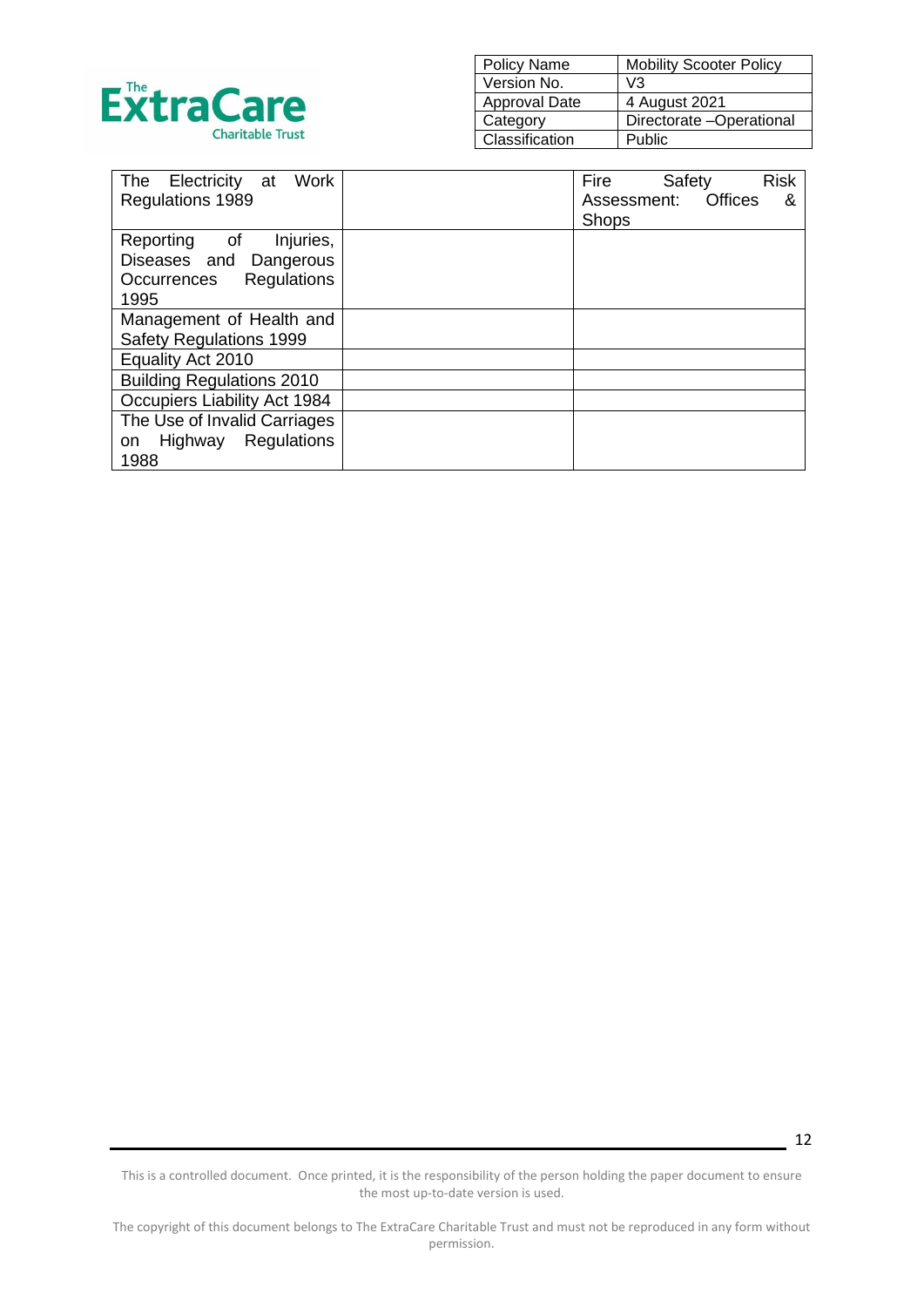

| <b>Policy Name</b> | <b>Mobility Scooter Policy</b> |
|--------------------|--------------------------------|
| Version No.        | V3                             |
| Approval Date      | 4 August 2021                  |
| Category           | Directorate -Operational       |
| Classification     | Public                         |

## **APPENDIX A**

## **Resident Responsibilities**

Residents' responsibilities are to:

- Insure their motorised mobility aid(s) including public liability insurance;
- Have their motorised mobility aid(s) serviced by a competent engineer at least every three years;
- Undertake Portable Appliance Testing (PAT) annually, at a nominal cost, for all motorised mobility aids. If a resident fails to comply with this requirement ExtraCare will pay for the testing and make arrangements to recharge the resident;
- Store motorised mobility aids safely, either within their property or in designated areas;
- Charge and use aids safely in line with equipment guidelines, and fire services agreed arrangements within the location;
- Use motorised mobility aids at a reasonable speed, agreed by all residents in the scheme or village, but not more than 4 mph;
- Only use and park any motorised mobility aids in permitted areas of the scheme/village;
- Meet the cost of making good, to a standard defined by ExtraCare, in line with the building design, up to date building methods and products and the present ExtraCare design brief, any damage caused to the building or any other property of ExtraCare or others as a result of riding a motorised mobility aid, including damage to lifts;
- Inform the scheme or village manager of any accident involving damage to property and/or injury; and
- Make available, at least annually and on request to appropriate ExtraCare staff confirmation of insurance, Portable Appliance Testing and servicing.

These responsibilities are clearly stated on the Resident Responsibilities on Motorised Mobility Aids Usage form, which all residents who own a motorised mobility aid are required to sign.

This form also includes a disclaimer that, should a motorised mobility aid be parked in a designated communal area, it is done so at the owner's own risk.

### Summary of what residents need to consider

Thinking of getting a mobility scooter:

 $\checkmark$  Before you bring a mobility scooter to the location you must seek permission from your Location manager and undergo a review with the Wellbeing Advisor to assess the need.

This is a controlled document. Once printed, it is the responsibility of the person holding the paper document to ensure the most up-to-date version is used.